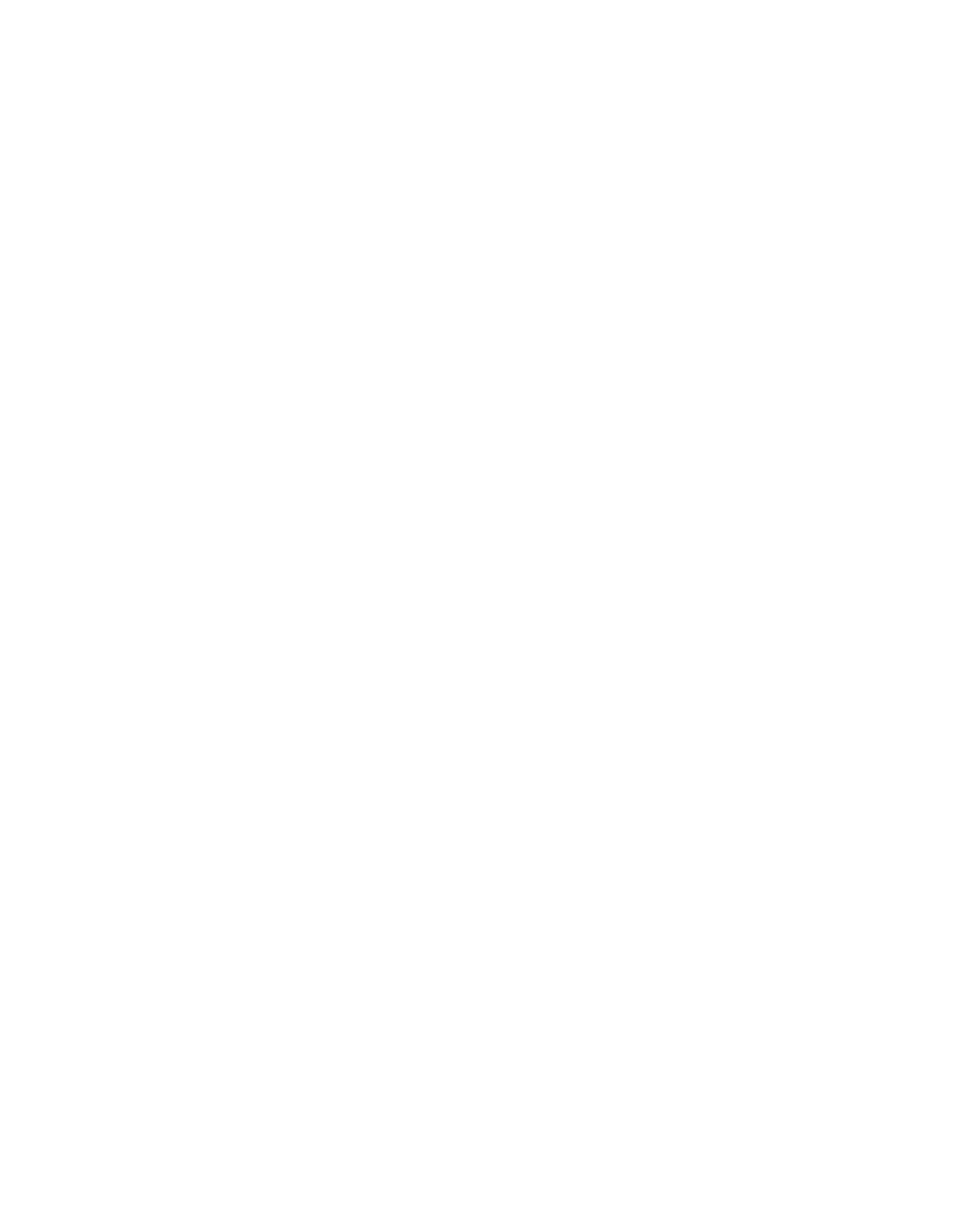## **ORDERS OF THE DAY**

#### **ACTION CALENDAR**

# **UNFINISHED BUSINESS OF TUESDAY, JANUARY 7, 2020**

#### **GOVERNOR'S VETOES**

## **S. 37.**

An act relating to medical monitoring.

**Pending question (to be voted by call of the roll):** Shall the bill pass, notwithstanding the Governor's refusal to approve the bill? (Two-thirds of the members present required to override the Governor's veto.)

(For text of veto message, see Senate Calendar for January 7, 2020, page 1.)

#### **S. 169.**

An act relating to firearms procedures.

**Pending question (to be voted by call of the roll):** Shall the bill pass, notwithstanding the Governor's refusal to approve the bill? (Two-thirds of the members present required to override the Governor's veto.)

(For text of veto message, see Senate Calendar for January 7, 2020, page 9.)

## **NEW BUSINESS**

#### **Third Reading**

## **S. 153.**

An act relating to creating the Vermont 250th Commission.

## **S. 332.**

An act relating to regulating student loan servicers.

## **NOTICE CALENDAR**

#### **Second Reading**

## **Favorable with Recommendation of Amendment**

## **S. 288.**

An act relating to banning flavored tobacco products and e-liquids.

**Reported favorably with recommendation of amendment by Senator Lyons for the Committee on Health and Welfare.**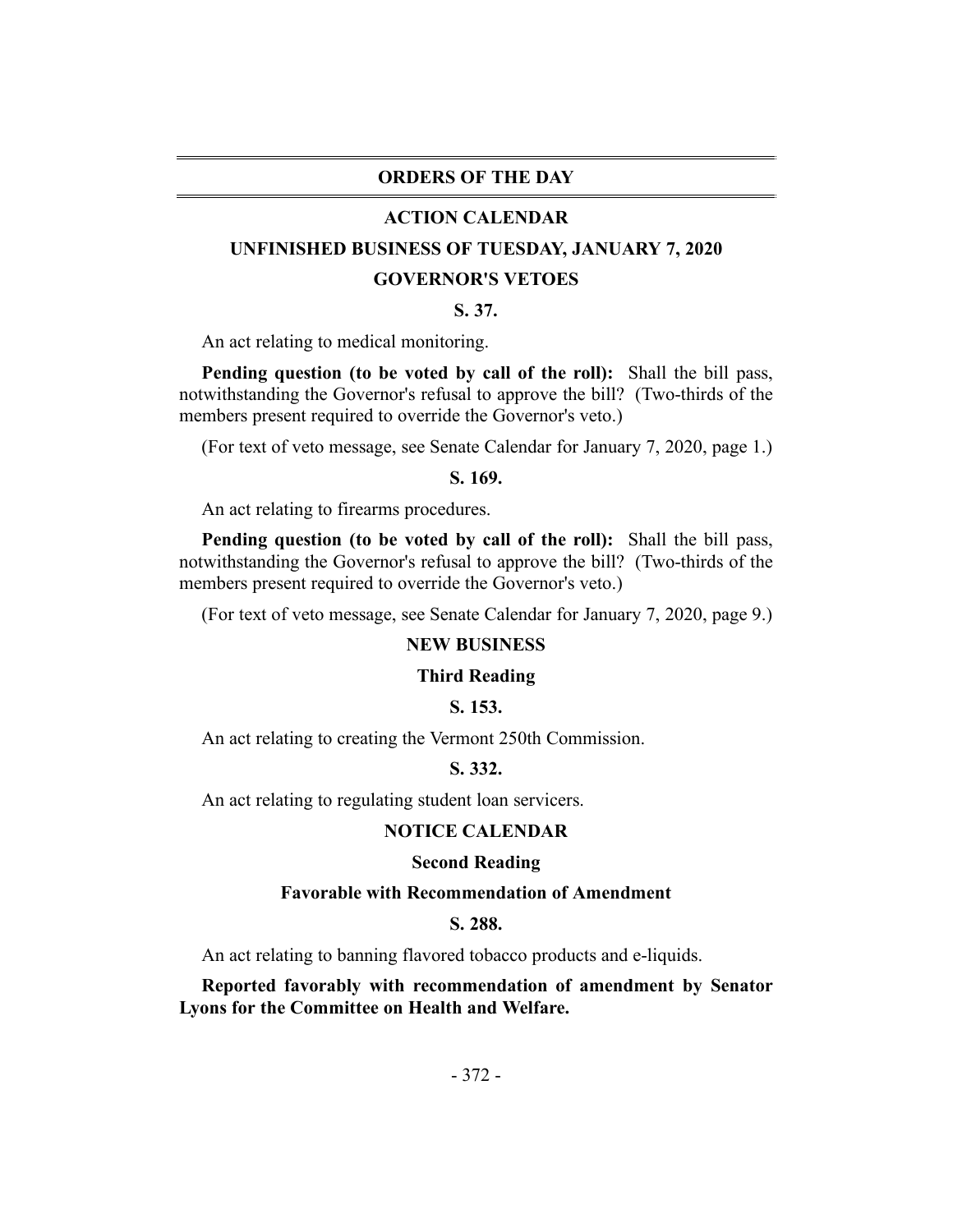The Committee recommends that the bill be amended by striking out all after the enacting clause and inserting in lieu thereof the following:

## Sec. 1. FINDINGS

The General Assembly finds that:

(1) Tobacco use is costly. Vermont spends \$348 million annually to treat tobacco-caused illnesses, including \$87.2 million each year in Medicaid expenses. This translates into a tax burden each year of \$759 per Vermont household. Productivity losses add an additional \$232.8 million each year.

(2) Youth tobacco use is growing due to e-cigarettes. Seven percent of Vermont high school students smoke, but if e-cigarette use is included, 28 percent of Vermont youths use some form of tobacco product. More than one in four Vermont high school students now uses e-cigarettes. Use more than doubled among this age group, from 12 percent to 26 percent, between 2017 and 2019.

(3) More students report frequent use of e-cigarettes, which indicates possible nicotine addiction. According to the 2019 Vermont Youth Risk Behavior Survey, 31 percent of Vermont high school e-cigarette users used ecigarettes daily, up from 15 percent in 2017.

(4) Flavored products are fueling the epidemic. Ninety-seven percent of youth e-cigarette users nationally reported in 2019 that they had used a flavored tobacco product in the last month, and 70 percent cited flavors as the reason for their use. E-cigarette and e-liquid manufacturers have marketed their products in youth-friendly flavors such as gummy bear, birthday cake, candy cane menthol, and bubble gum.

(5) Mint- and menthol-flavored e-cigarettes are increasing in popularity among youths. Over the past four years, mint and menthol went from being some of the least popular to being some of the most popular e-cigarette flavors among high school students. Evidence indicates that if any e-cigarette flavors remain on the market, youth will shift from one flavor to another. For example, after Juul restricted the availability of fruit, candy, and other ecigarette flavors in retail stores in November 2018, use of mint and menthol ecigarettes by high school users increased sharply, from 42.3 percent reportedly using mint and menthol e-cigarettes in 2017 to 63.9 percent using them in 2019.

(6) It is essential that menthol cigarettes are included in a ban on flavored tobacco products, flavored e-liquids, and flavored e-cigarettes to prevent youths who became addicted to nicotine through vaping from transitioning to traditional cigarettes. Menthol creates a cooling and numbing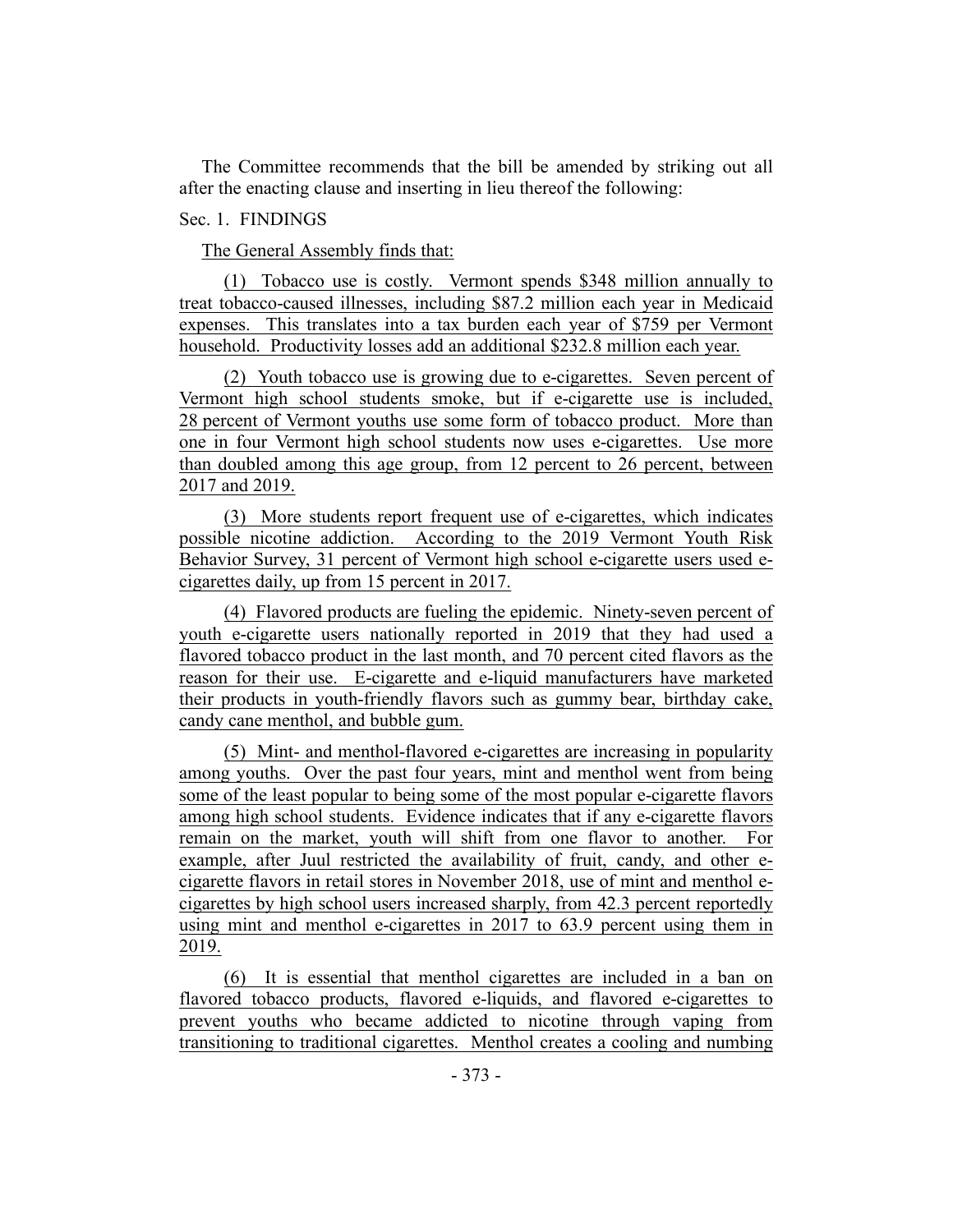effect that reduces the harshness of cigarette smoke and suppresses the cough reflex. Those effects make menthol cigarettes more appealing to young, inexperienced smokers, and research shows that menthol cigarettes are more likely to addict youth.

(7) Youth smokers are the age group most likely to use menthol cigarettes, but are also likely to quit if menthol cigarettes are no longer available. Fifty-four percent of youths 12–17 years of age nationwide who smoke use menthol cigarettes. Nearly 65 percent of young menthol smokers say they would quit smoking if menthol cigarettes were banned.

(8) Eliminating the sale of menthol tobacco products promotes health equity. Menthol cigarette use is more prevalent among persons of color who smoke than among white persons who smoke and is more common among lesbian, gay, bisexual, and transgender smokers than among heterosexual smokers. Eighty-five percent of African-American adult smokers use menthol cigarettes, and of black youths 12–17 years of age who smoke, seven out of 10 use menthol cigarettes. Tobacco industry documents show a concerted effort to target African-Americans through specific advertising efforts.

(9) The U.S. Food and Drug Administration (FDA) agrees that menthol cigarettes harm the public health. In 2013, the FDA published a report concluding that removal of menthol cigarettes from the market would improve public health.

(10) Vermont cannot wait for the FDA to take action. The same federal legislation that was passed in 2009 banning all other flavored cigarettes allowed the FDA to regulate or ban menthol. Despite taking public comment on the dangers of menthol in 2013 and again in 2018, the FDA has still failed to act. The new policy released by the FDA on January 1, 2020 falls far short of protecting Vermonters from the dangers of smoking and nicotine addiction. The FDA's policy bans only flavored cartridge- or pod-based e-cigarettes and even then exempts those that are menthol or tobacco flavored. Open tank ecigarettes and the flavored e-liquids used to fill them can still be sold, as can flavored, self-contained, disposable e-cigarettes.

Sec. 2. 7 V.S.A. chapter 40 is amended to read:

# CHAPTER 40. TOBACCO PRODUCTS

## § 1001. DEFINITIONS

As used in this chapter:

\* \* \*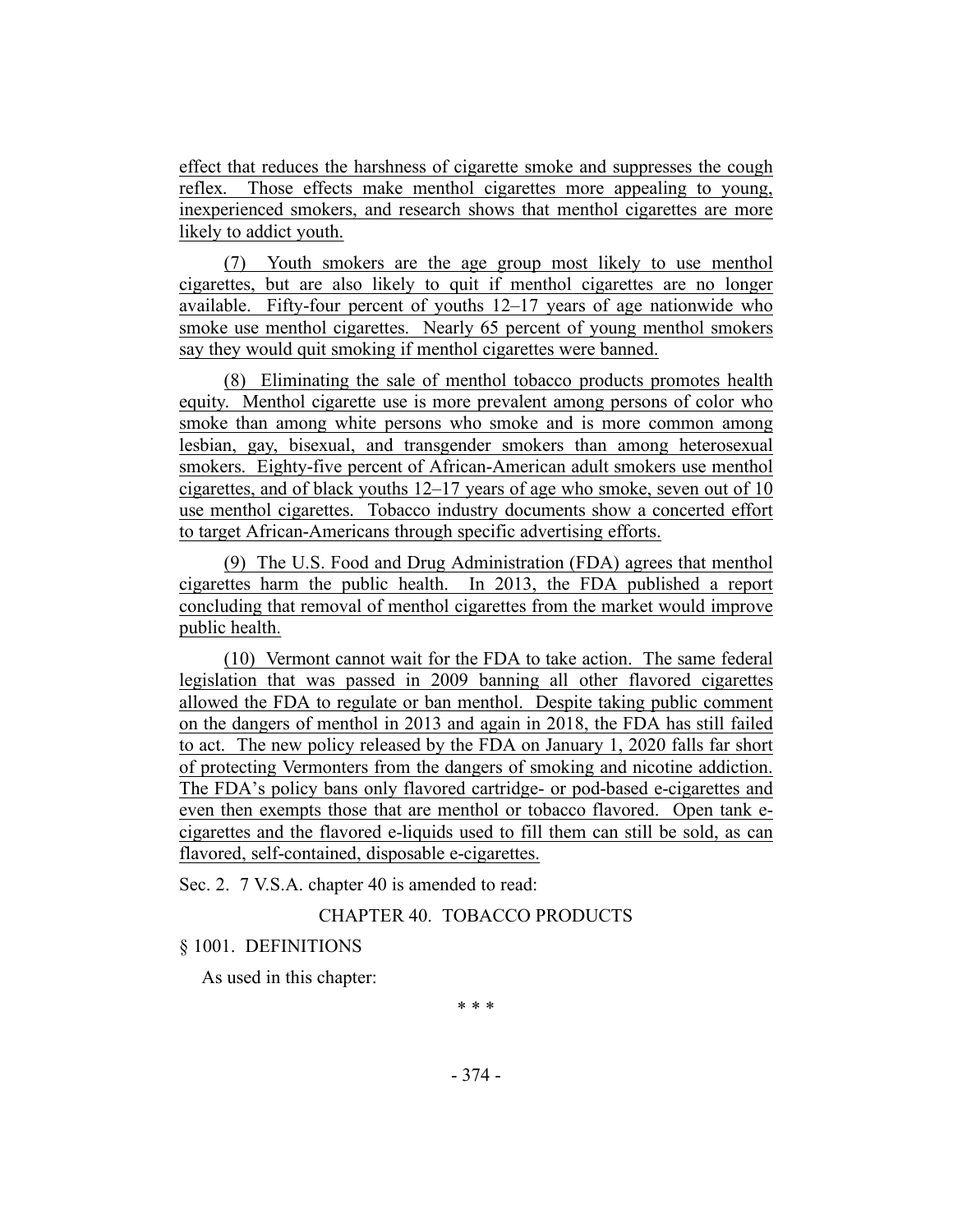(3) "Tobacco products" means cigarettes, little cigars, roll-your-own tobacco, snuff, cigars, new smokeless tobacco, and other tobacco products as defined in 32 V.S.A. § 7702 any other product manufactured from, derived from, or containing tobacco that is intended for human consumption by smoking, by chewing, or in any other manner.

## \* \* \*

(8) "Tobacco substitute" means products any product, including an electronic cigarettes cigarette or other electronic or battery-powered devices device, or any component, part, or accessory thereof, that contain or are contains or is designed to deliver nicotine or other substances into the body through the inhalation or other absorption of aerosol, vapor, or other emission and that have has not been approved by the U.S. Food and Drug Administration for tobacco cessation or other medical purposes. Products that have been approved by the U.S. Food and Drug Administration for tobacco cessation or other medical purposes shall not be considered to be tobacco substitutes.

(9) "E-liquid" means the solution, substance, or other material used in or with a tobacco substitute that is heated or otherwise acted upon to produce an aerosol, vapor, or other emission to be inhaled or otherwise absorbed by the user, regardless of whether the solution, substance, or other material contains nicotine.

## § 1002. LICENSE REQUIRED; APPLICATION; FEE; ISSUANCE

(a)(1) No person shall engage in the retail sale of tobacco products, tobacco substitutes, e-liquids, or tobacco paraphernalia in his or her place of business without a tobacco license obtained from the Division of Liquor Control.

\* \* \*

(e) A person who sells tobacco products, tobacco substitutes, e-liquids, or tobacco paraphernalia without obtaining a tobacco license and a tobacco substitute endorsement, as applicable, in violation of this section shall be guilty of a misdemeanor and fined not more than \$200.00 for the first offense and not more than \$500.00 for each subsequent offense.

(f) No individual under 16 years of age may sell tobacco products, tobacco substitutes, e-liquids, or tobacco paraphernalia.

(g) No person shall engage in the retail sale of tobacco products, tobacco substitutes, substances containing nicotine or otherwise intended for use with a tobacco substitute e-liquids, or tobacco paraphernalia in the State unless the person is a licensed wholesale dealer as defined in 32 V.S.A. § 7702 or has purchased the tobacco products, tobacco substitutes, substances containing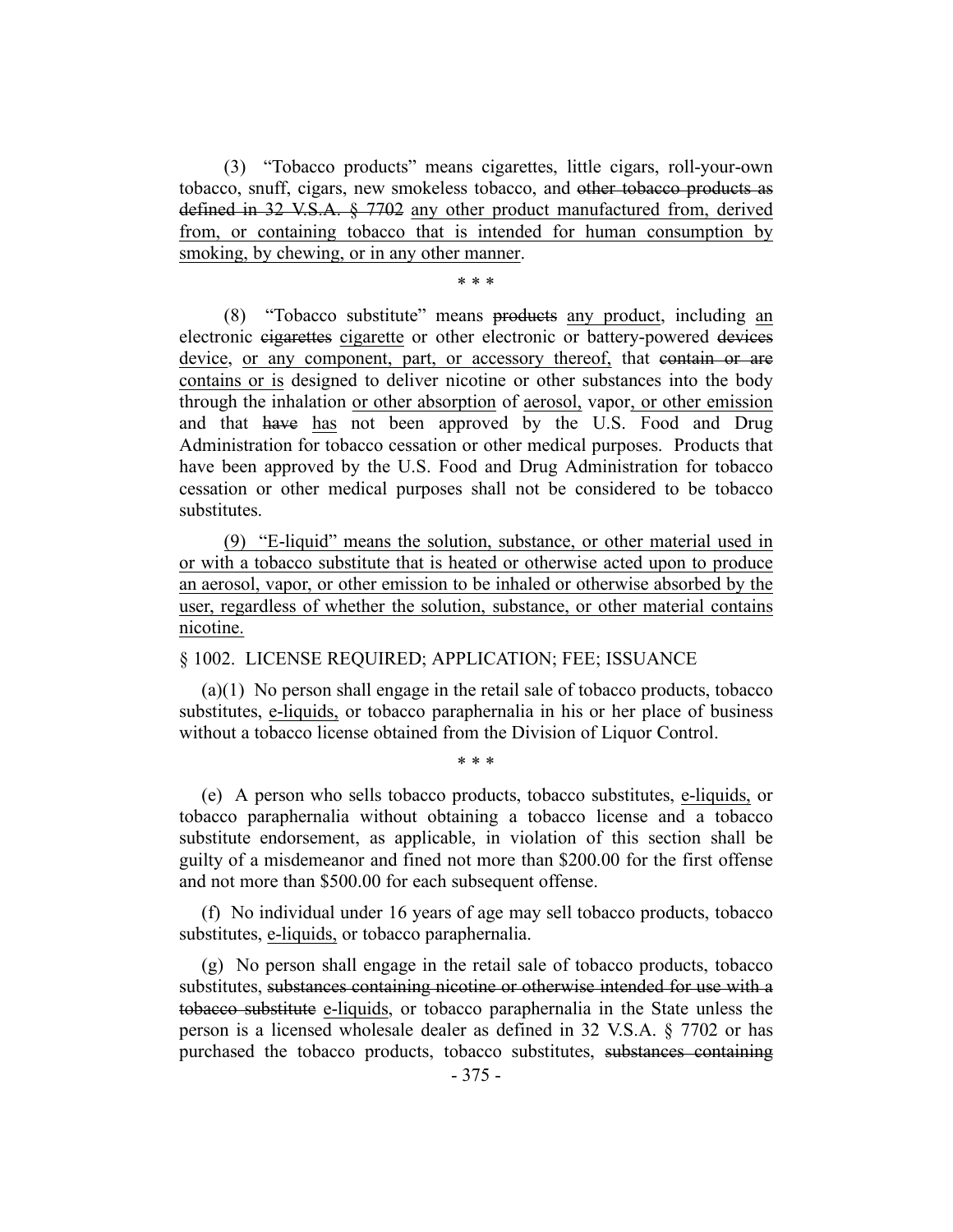nicotine or otherwise intended for use with a tobacco substitute e-liquids, or tobacco paraphernalia from a licensed wholesale dealer.

\* \* \*

# § 1003. SALE OF TOBACCO PRODUCTS; TOBACCO SUBSTITUTES; TOBACCO PARAPHERNALIA; REQUIREMENTS; PROHIBITIONS

(a) A person shall not sell or provide tobacco products, tobacco substitutes, e-liquids, or tobacco paraphernalia to any person under 21 years of age.

(b) All vending machines selling tobacco products are prohibited.

(c)(1) Persons holding a tobacco license may only display or store tobacco products, or tobacco substitutes, and e-liquids:

(A) behind a sales counter or in any other area of the establishment that is inaccessible to the public; or

(B) in a locked container.

(2) This subsection shall not apply to the following:

(A) a display of tobacco products, tobacco substitutes, or e-liquids that is located in a commercial establishment in which by law no person under 21 years of age is permitted to enter at any time;

(B) cigarettes in unopened cartons and smokeless tobacco in unopened multipack containers of 10 or more packages, any of which shall be displayed in plain view and under the control of a responsible employee so that removal of the cartons or multipacks from the display can be readily observed by that employee; or

(C) cigars and pipe tobacco stored in a humidor on the sales counter in plain view and under the control of a responsible employee so that the removal of these products from the humidor can be readily observed by that employee.

(d) The sale and the purchase of bidis is prohibited. A person who holds a tobacco license who sells bidis as prohibited by this subsection shall be fined not more than \$500.00. A person who purchases bidis from any source shall be fined not more than \$250.00.

(e) No person holding a tobacco license shall sell cigarettes or little cigars individually or in packs that contain fewer than 20 cigarettes or little cigars.

(f) As used in this section, "little cigars" means any rolls of tobacco wrapped in leaf tobacco or any substance containing tobacco, other than any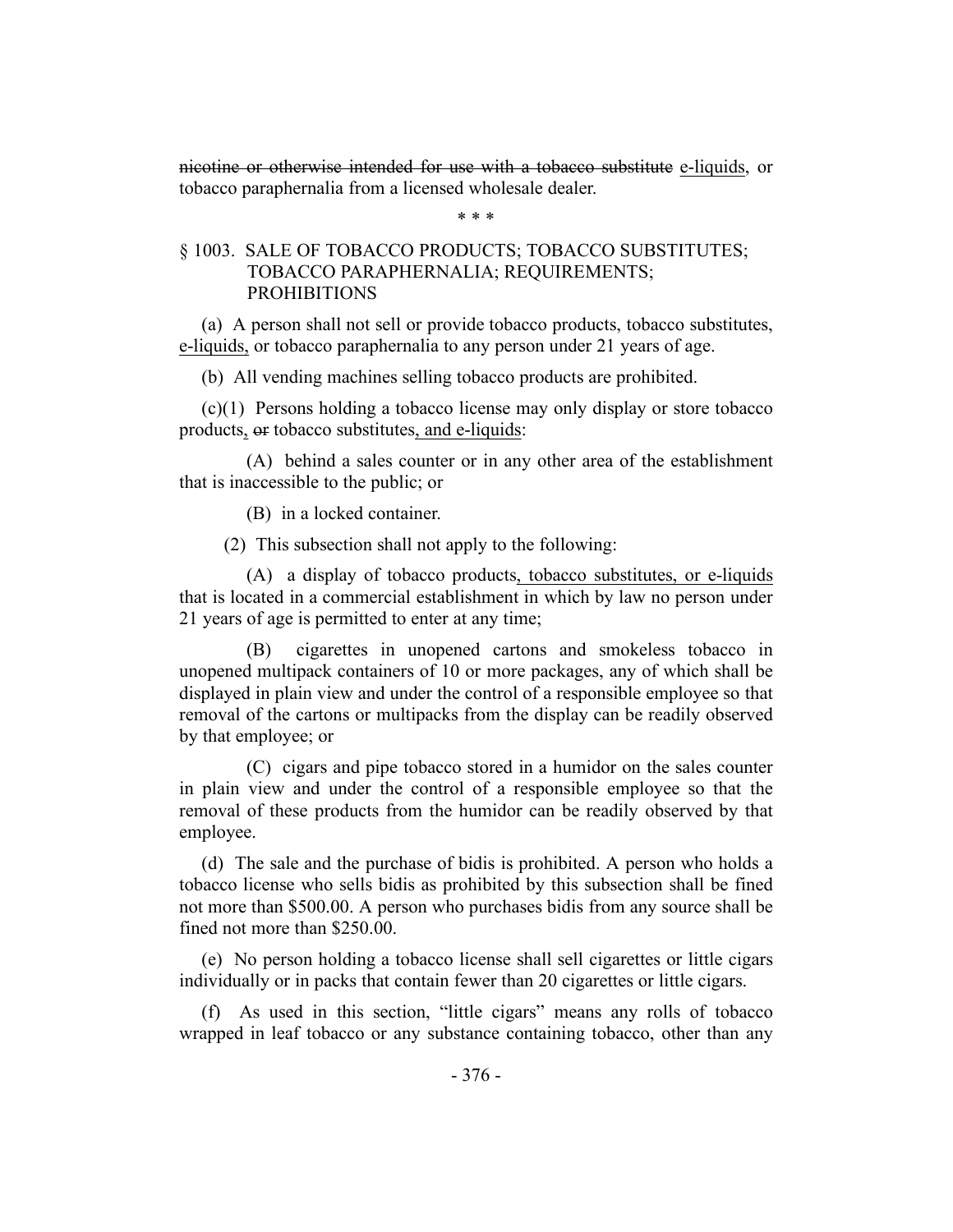roll of tobacco that is a cigarette within the meaning of 32 V.S.A.  $\S$  7702(1), and as to which 1,000 units weigh not more than three pounds.

# § 1004. PROOF OF AGE FOR THE SALE OF TOBACCO PRODUCTS; TOBACCO SUBSTITUTES; E-LIQUIDS; TOBACCO PARAPHERNALIA

(a) A person shall exhibit proper proof of his or her age upon demand of a person licensed under this chapter, an employee of a licensee, or a law enforcement officer. If the person fails to provide proper proof of age, the licensee shall be entitled to refuse to sell tobacco products, tobacco substitutes, e-liquids, or tobacco paraphernalia to the person. The sale or furnishing of tobacco products, tobacco substitutes, e-liquids, or tobacco paraphernalia to a person exhibiting proper proof of age shall be prima facie evidence of a licensee's compliance with section 1007 of this title.

(b) As used in this section, "proper proof of age" means a valid authorized form of identification as defined in section 589 of this title.

# § 1005. PERSONS UNDER 21 YEARS OF AGE; POSSESSION PURCHASE OF TOBACCO PRODUCTS; MISREPRESENTING AGE OR FOR PURCHASING TOBACCO PRODUCTS; PENALTY

(a)(1) A person under 21 years of age shall not possess, purchase, or attempt to purchase tobacco products, tobacco substitutes, e-liquids, or tobacco paraphernalia unless the person is an employee of a holder of a tobacco license and is in possession of tobacco products, tobacco substitutes, or tobacco paraphernalia to effect a sale in the course of employment.

(2) A person under 21 years of age shall not misrepresent his or her age to purchase or attempt to purchase tobacco products, tobacco substitutes, eliquids, or tobacco paraphernalia.

(b) A person who possesses purchases or attempts to purchase tobacco products, tobacco substitutes, e-liquids, or tobacco paraphernalia in violation of subsection (a) of this section shall be subject to having the tobacco products, tobacco substitutes, e-liquids, or tobacco paraphernalia immediately confiscated and shall be further subject to a civil penalty of \$25.00. An action under this subsection shall be brought in the same manner as a traffic violation pursuant to 23 V.S.A. chapter 24.

(c) A person under 21 years of age who misrepresents his or her age by presenting false identification to purchase tobacco products, tobacco substitutes, e-liquids, or tobacco paraphernalia shall be fined not more than \$50.00 or provide up to 10 hours of community service, or both.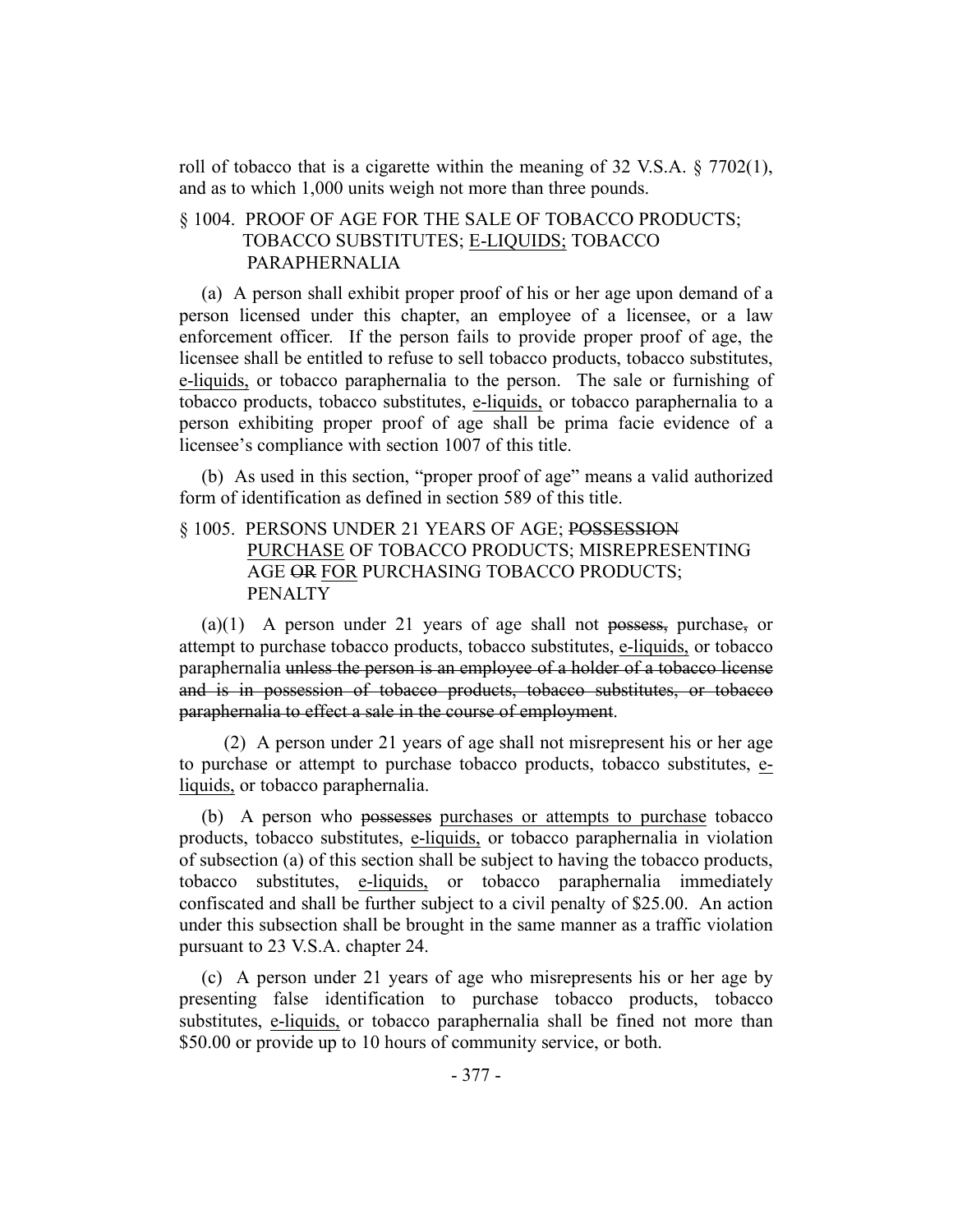## § 1006. POSTING OF SIGNS

(a) A person licensed under this chapter shall post in a conspicuous place on the premises identified in the tobacco license a warning sign stating that the sale of tobacco products, tobacco substitutes, e-liquids, and tobacco paraphernalia to persons under 21 years of age is prohibited. The Board shall prepare the sign and make it available with the license forms issued under this chapter. The sign may include information about the health effects of tobacco and tobacco cessation services. The Board, in consultation with a representative of the licensees when appropriate, is authorized to change the design of the sign as needed to maintain its effectiveness.

(b) A person violating this section shall be guilty of a misdemeanor and fined not more than \$100.00.

## § 1007. FURNISHING TOBACCO TO PERSONS UNDER 21 YEARS OF AGE; REPORT

(a) A person that sells or furnishes tobacco products, tobacco substitutes, eliquids, or tobacco paraphernalia to a person under 21 years of age shall be subject to a civil penalty of not more than \$100.00 for the first offense and not more than \$500.00 for any subsequent offense. An action under this section shall be brought in the same manner as for a traffic violation pursuant to 23 V.S.A. chapter 24 and shall be brought within 24 hours of the occurrence of the alleged violation.

(b)(1) The Division of Liquor Control shall conduct or contract for compliance tests of tobacco licensees as frequently and as comprehensively as necessary to ensure consistent statewide compliance with the prohibition on sales to persons under 21 years of age of at least 90 percent for buyers who are between 17 and 20 years of age. An individual under 21 years of age participating in a compliance test shall not be in violation of section 1005 of this title.

(2) Any violation by a tobacco licensee of subsection 1003(a) of this title and this section after a sale violation or during a compliance test conducted within six months of a previous violation shall be considered a multiple violation and shall result in the minimum license suspension in addition to any other penalties available under this title. Minimum license suspensions for multiple violations shall be assessed as follows:

| (A) Two violations   |         | two weekdays;        |
|----------------------|---------|----------------------|
| (B) Three violations |         | 15-day suspension;   |
| (C) Four violations  |         | 90-day suspension;   |
| (D) Five violations  |         | one-year suspension. |
|                      | $-378-$ |                      |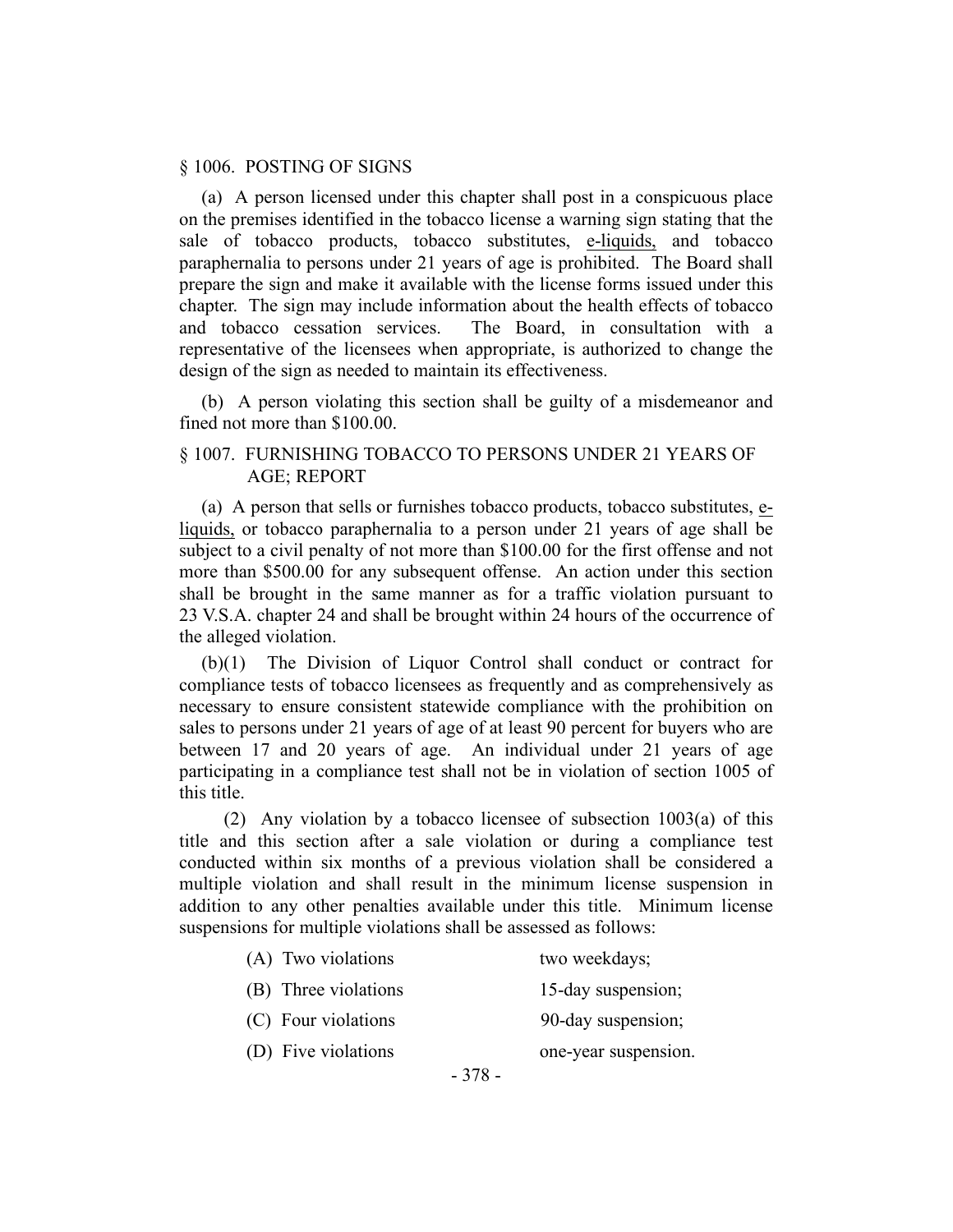(3) The Division shall report to the House Committee on General, Housing, and Military Affairs, the Senate Committee on Economic Development, Housing and General Affairs, and the Tobacco Evaluation and Review Board Substance Misuse Prevention Oversight and Advisory Council annually, on or before January 15, the methodology and results of compliance tests conducted during the previous year. The provisions of 2 V.S.A. § 20(d) (expiration of required reports) shall not apply to the required report to be made under this subdivision.

## \* \* \*

## § 1009. CONTRABAND AND SEIZURE

(a) Any cigarettes or other tobacco products, tobacco substitutes, e-liquids, or tobacco paraphernalia that have been sold, offered for sale, or possessed for sale in violation of section 1003, 1010, or 1013 of this title, 20 V.S.A. § 2757, 32 V.S.A. § 7786, or 33 V.S.A. § 1919, and any commercial cigarette rolling machines possessed or utilized in violation of section 1011 of this title, shall be deemed contraband and shall be subject to seizure by the Commissioner, the Commissioner's agents or employees, the Commissioner of Taxes or any agent or employee of the Commissioner of Taxes, or by any law enforcement officer of this State when directed to do so by the Commissioner. All cigarettes or other tobacco products items seized under this subsection shall be destroyed.

\* \* \*

## § 1010. INTERNET SALES

(a) As used in this section:

(1) "Cigarette" has the same meaning as in 32 V.S.A.  $\S 7702(1)$ .

(2) [Repealed.]

(3) "Licensed wholesale dealer" has the same meaning as in 32 V.S.A  $§ 7702(5).$ 

(4) "Little cigars" has the same meaning as in 32 V.S.A. § 7702(6).

(5) "Retail dealer" has the same meaning as in 32 V.S.A. § 7702(10).

(6) "Roll-your-own tobacco" has the same meaning as in 32 V.S.A  $\S$ 7702(11).

(7) "Snuff" has the same meaning as in  $32 \text{ V.S.A.} \& 7702(13)$ .

(b) No person shall cause cigarettes, roll-your-own tobacco, little cigars, snuff, tobacco substitutes, substances containing nicotine or otherwise intended for use with a tobacco substitute e-liquids, or tobacco paraphernalia, ordered or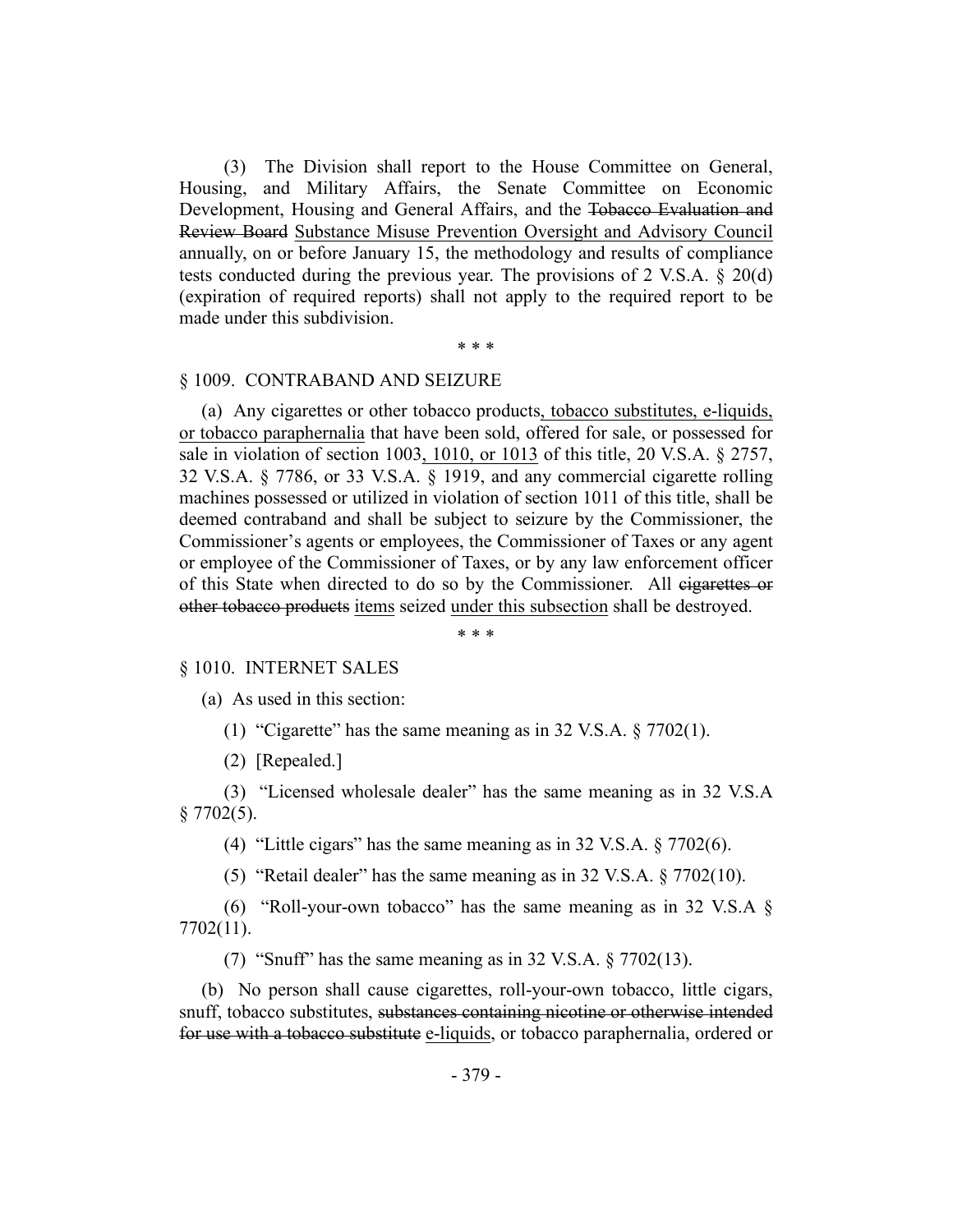purchased by mail or through a computer network, telephonic network, or other electronic network, to be shipped to anyone other than a licensed wholesale dealer or retail dealer in this State.

(c) No person shall, with knowledge or reason to know of the violation, provide substantial assistance to a person in violation of this section.

(d) A violation of this section is punishable as follows:

(1) A knowing or intentional violation of this section shall be punishable by imprisonment for not more than five years or a fine of not more than \$5,000.00, or both.

(2) In addition to or in lieu of any other civil or criminal remedy provided by law, upon a determination that a person has violated this section, the Attorney General may impose a civil penalty in an amount not to exceed \$5,000.00 for each violation. For purposes of this subsection, each shipment or transport of cigarettes, roll-your-own tobacco, little cigars, or snuff, tobacco substitutes, e-liquids, or tobacco paraphernalia shall constitute a separate violation.

\* \* \*

## § 1012. LIQUID NICOTINE E-LIQUIDS CONTAINING NICOTINE; PACKAGING

(a) Unless specifically preempted by federal law, no person shall manufacture, regardless of location, for sale in; offer for sale in; sell in or into the stream of commerce in; or otherwise introduce into the stream of commerce in Vermont:

(1) any liquid or gel substance e-liquid containing nicotine unless that product is contained in child-resistant packaging; or

(2) any nicotine liquid e-liquid container unless that container constitutes child-resistant packaging.

(b) As used in this section:

(1) "Child-resistant packaging" means packaging that is designed or constructed to be significantly difficult for children under five years of age to open or obtain a toxic or harmful amount of the substance in the container within a reasonable time and not difficult for normal adults to use properly, but does not mean packaging that all children under five years of age cannot open or obtain a toxic or harmful amount of the substance in the container within a reasonable time.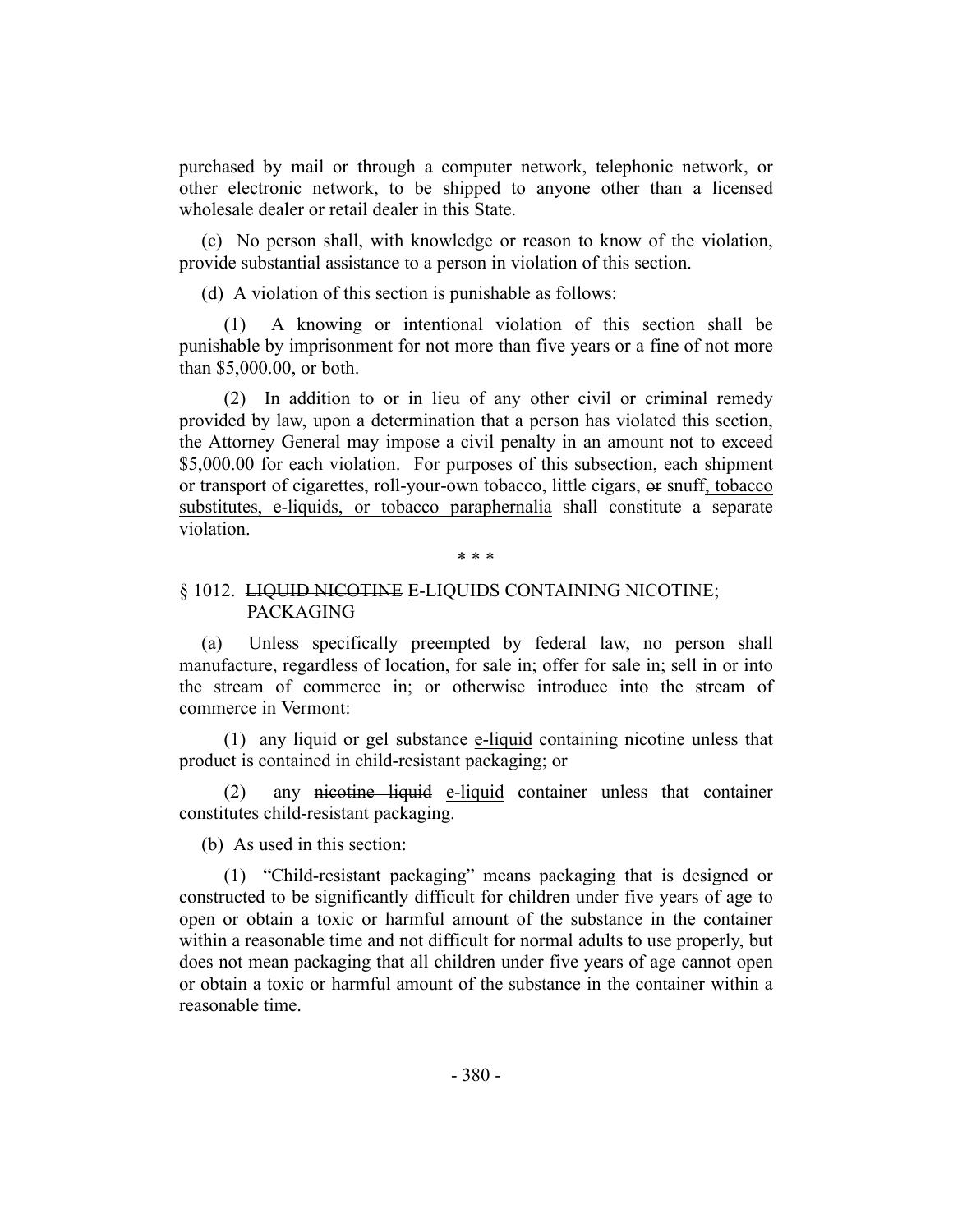(2) "Nicotine liquid E-liquid container" means a bottle or other container of a nicotine liquid or other substance an e-liquid containing nicotine that is sold, marketed, or intended for use in a tobacco substitute. The term does not include a container containing nicotine in a cartridge that is sold, marketed, or intended for use in a tobacco substitute if the cartridge is prefilled and sealed by the manufacturer and not intended to be opened by the consumer.

## § 1013. FLAVORED TOBACCO PRODUCTS, FLAVORED TOBACCO SUBSTITUTES, AND FLAVORED E-LIQUIDS PROHIBITED

## (a) As used in this section:

(1) "Characterizing flavor" means a taste or aroma, other than the taste or aroma of tobacco, imparted either prior to or during consumption of a tobacco product or tobacco substitute, or a component part or byproduct of a tobacco product or tobacco substitute. The term includes tastes or aromas relating to any fruit, chocolate, vanilla, honey, maple, candy, cocoa, dessert, alcoholic beverage, mint, menthol, wintergreen, herb or spice, or other food or drink, or to any conceptual flavor that imparts a taste or aroma that is distinguishable from tobacco flavor but may not relate to any particular known flavor.

(2) "Flavored e-liquid" means any e-liquid with a characterizing flavor. An e-liquid shall be presumed to be a flavored e-liquid if a licensee, a manufacturer, or a licensee's or manufacturer's agent or employee has made a statement or claim directed to consumers or the public, whether express or implied, that the product has a distinguishable taste or aroma other than the taste or aroma of tobacco.

(3) "Flavored tobacco product" means any tobacco product with a characterizing flavor. A tobacco product shall be presumed to be a flavored tobacco product if a licensee, a manufacturer, or a licensee's or manufacturer's agent or employee has made a statement or claim directed to consumers or the public, whether express or implied, that the product has a distinguishable taste or aroma other than the taste or aroma of tobacco.

(4) "Flavored tobacco substitute" means any tobacco substitute with a characterizing flavor. A tobacco substitute shall be presumed to be a flavored tobacco substitute if a licensee, a manufacturer, or a licensee's or manufacturer's agent or employee has made a statement or claim directed to consumers or the public, whether express or implied, that the product has a distinguishable taste or aroma other than the taste or aroma of tobacco.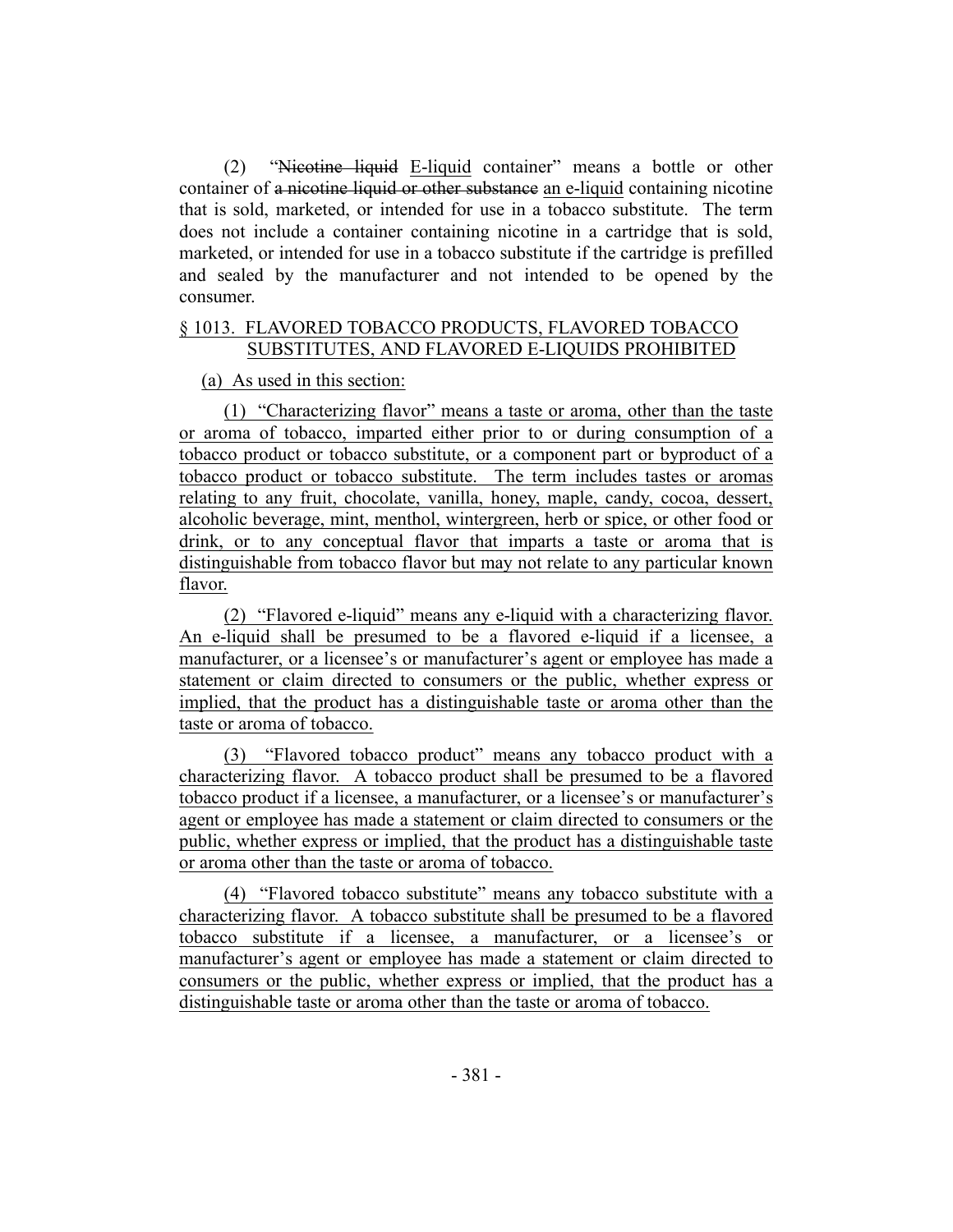(5) "Tobacco retailer" means any individual, partnership, joint venture, society, club, trustee, trust, association, organization, or corporation who owns, operates, or manages any retail establishment that has a tobacco license from the Division of Liquor Control.

(b) No person shall engage in the retail sale of any flavored tobacco product, flavored e-liquid, or flavored tobacco substitute.

(c) If a tobacco retailer or a tobacco retailer's agent or employee violates this section, the tobacco retailer shall be subject to a civil penalty of not more than \$100.00 for a first offense and not more than \$500.00 for any subsequent offense. An action under this section shall be brought in the same manner as for a traffic violation pursuant to 23 V.S.A. chapter 24 and shall be brought within 24 hours of the occurrence of the alleged violation.

Sec. 3. 4 V.S.A. § 1102(b) is amended to read:

(b) The Judicial Bureau shall have jurisdiction of the following matters:

\* \* \*

(4) Violations of 7 V.S.A. § 1005(a), relating to possession purchase of tobacco products by a person under 21 years of age.

\* \* \*

(30) Violations of 7 V.S.A. § 1013(b), relating to flavored tobacco products, flavored e-liquids, and flavored tobacco substitutes.

Sec. 4. 7 V.S.A. § 661(c) is amended to read:

(c) The provisions of subsection (b) of this section shall not apply to a violation of subsection 1005(a) of this title, relating to purchase of tobacco products, tobacco substitutes, e-liquids, or tobacco paraphernalia by a person under 21 years of age.

Sec. 5. 16 V.S.A. § 140 is amended to read:

## § 140. TOBACCO USE PROHIBITED ON PUBLIC SCHOOL GROUNDS

No person shall be permitted to use tobacco products, e-liquids, or tobacco substitutes as defined in 7 V.S.A. § 1001 on public school grounds or at public school sponsored functions. Public school boards may adopt policies that include confiscation and appropriate referrals to law enforcement authorities.

Sec. 6. 18 V.S.A. § 4803(a) is amended to read:

(a) Creation. There is created the Substance Misuse Prevention Oversight and Advisory Council within the Department of Health to improve the health outcomes of all Vermonters through a consolidated and holistic approach to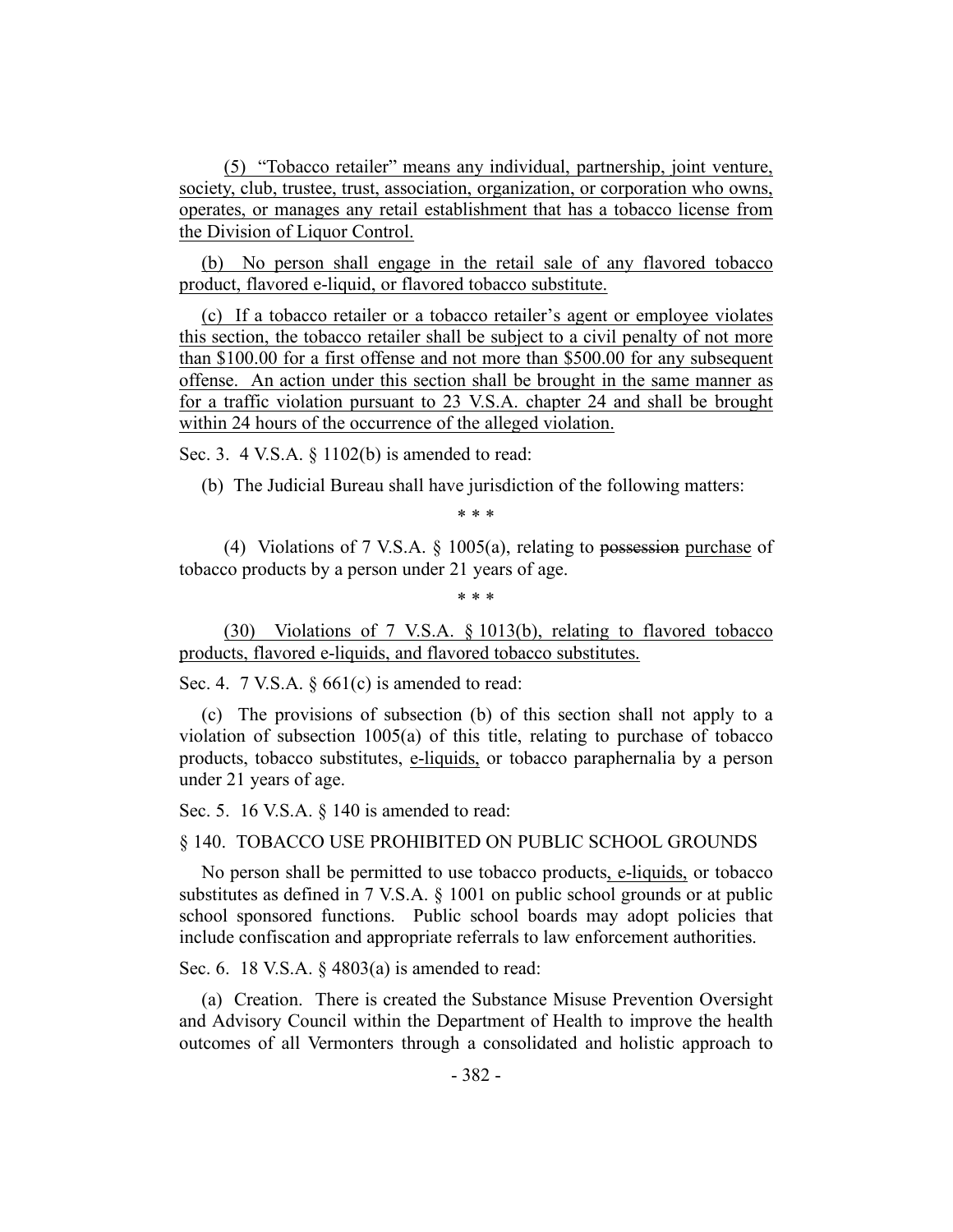substance misuse prevention that addresses all categories of substances. The Council shall provide advice to the Governor and General Assembly for improving prevention policies and programming throughout the State and to ensure that population prevention measures are at the forefront of all policy determinations. The Advisory Council's prevention initiatives shall encompass all substances at risk of misuse, including:

#### (1) alcohol;

(2) cannabis;

(3) controlled substances, such as opioids, cocaine, and methamphetamines; and

(4) tobacco products, and tobacco substitutes, and e-liquids as defined in 7 V.S.A. § 1001 and substances containing nicotine or that are otherwise intended for use with a tobacco substitute.

Sec. 7. 32 V.S.A. § 7702 is amended to read:

#### § 7702. DEFINITIONS

The following words and phrases, as used in this chapter, shall have the following meanings, unless the context otherwise requires:

\* \* \*

(15) "Other tobacco products" means any product manufactured from, derived from, or containing tobacco that is intended for human consumption by smoking, by chewing, or in any other manner, including. The term also includes products sold as a tobacco substitute, as defined in 7 V.S.A. § 1001(8), and including any liquids, whether nicotine based or not, or eliquids, as defined in 7 V.S.A. § 1001(9), and delivery devices sold separately for use with a tobacco substitute or e-liquid; but shall not include cigarettes, little cigars, roll-your-own tobacco, snuff, or new smokeless tobacco as defined in this section.

#### \* \* \*

## Sec. 8. ELECTRONIC CIGARETTES AND OTHER VAPING-RELATED PRODUCTS; ADVERTISING RESTRICTIONS; REPORT

On or before December 1, 2020, the Office of the Attorney General shall report to the House Committees on Commerce and Economic Development and on Human Services and the Senate Committees on Economic Development, Housing and General Affairs and on Health and Welfare regarding whether and to what extent Vermont may legally restrict advertising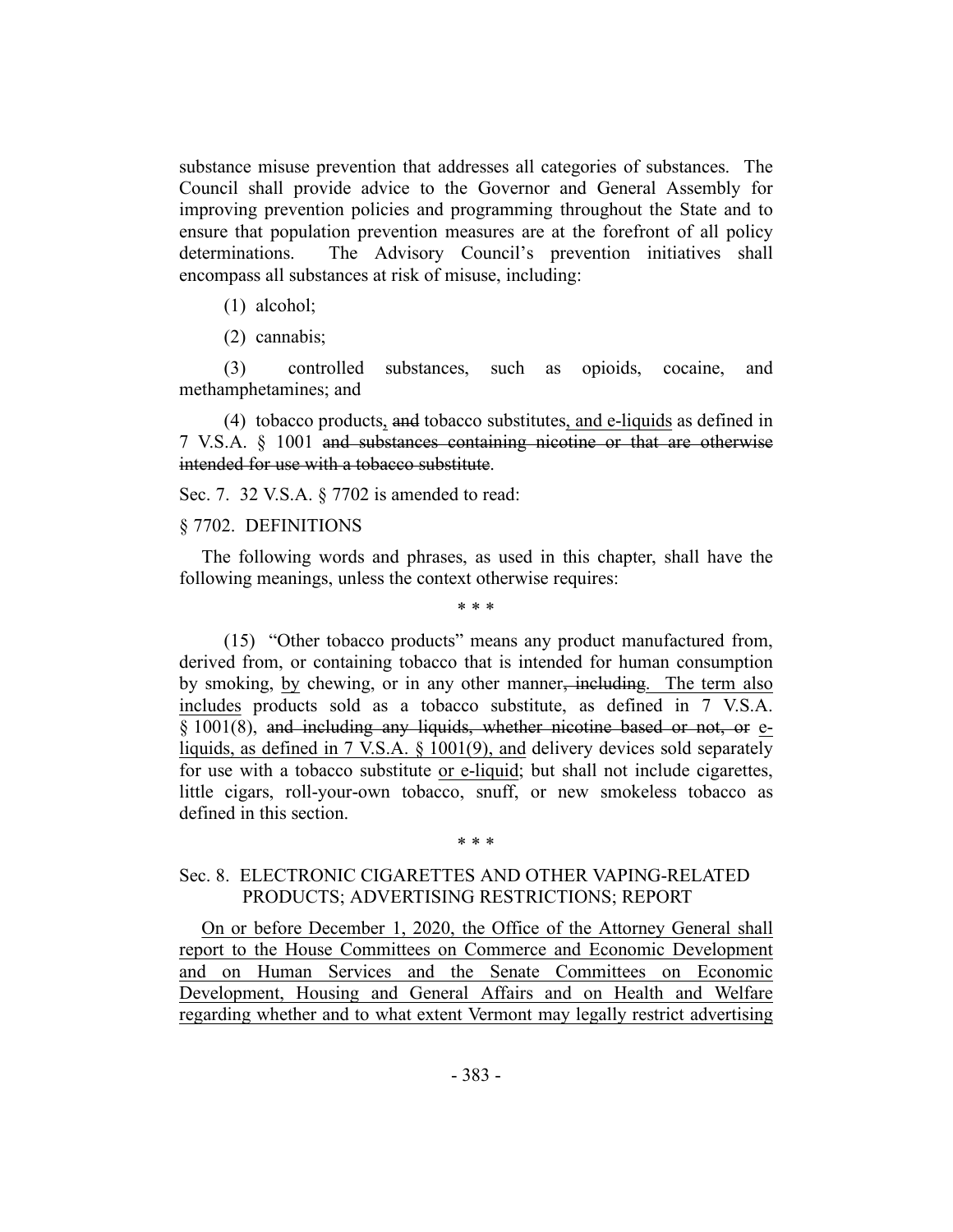and regulate the content of labels for electronic cigarettes and other vapingrelated products in this State.

Sec. 9. EFFECTIVE DATE

This act shall take effect on September 1, 2020.

(Committee vote: 5-0-0)

#### **Favorable with Proposal of Amendment**

#### **H. 550.**

An act relating to unclaimed property.

## **Reported favorably with recommendation of proposal of amendment by Senator White for the Committee on Government Operations.**

The Committee recommends that the Senate propose to the House to amend the bill as follows:

First: In Sec. 2. 27 V.S.A. § 1461(5) after the word "a" by inserting payroll card or and by striking out "other than amounts held on a payroll card, but"

Second: In Sec. 2. 27 V.S.A § 1461(11) by striking out "including" and inserting in lieu thereof other than and by striking out the word "on" and inserting in lieu thereof the word in

Third: In Sec. 2. 27 V.S.A. § 1462(a) after "years after" by inserting the later of

Fourth: In Sec. 2. 27 V.S.A.  $\S$  1462(a)(1) by striking out "the later of"

Fifth: In Sec. 2. 27 V.S.A.  $\S 1462(a)(2)(A)$  by striking out "70.5" and inserting in lieu thereof 72

Sixth: In Sec. 2. 27 V.S.A.  $\S$  1469(b)(4) after "is held," by inserting or in another account of the owner's held by the same business association or financial organization,

Seventh: By striking out Sec. 3, effective date, in its entirety and inserting in lieu thereof a new Sec. 3 to read as follows:

# Sec. 3. EFFECTIVE DATE

This act shall take effect on January 1, 2021.

(Committee vote: 5-0-0)

(No House amendments.)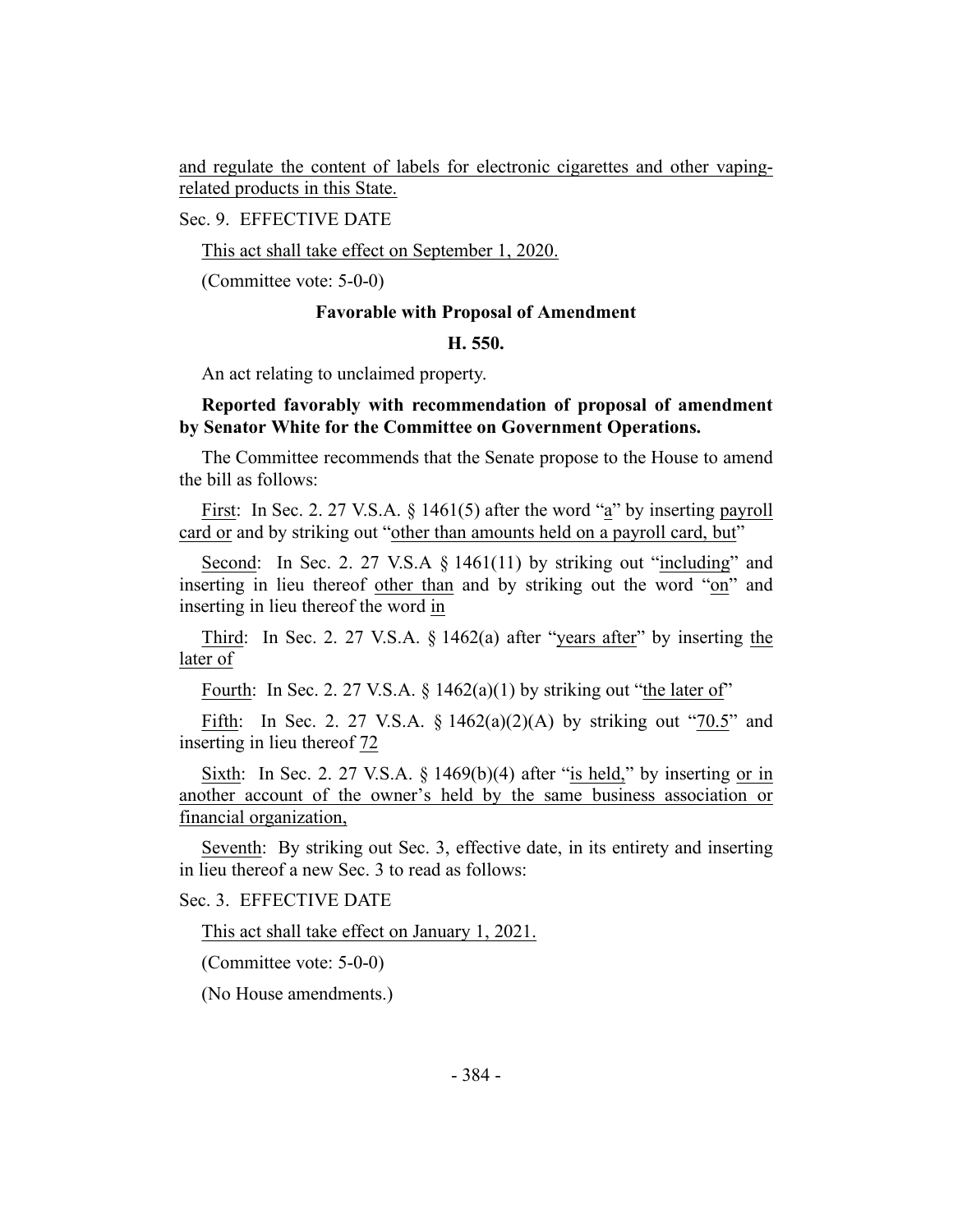# **Reported favorably by Senator McCormack for the Committee on Appropriations.**

The Committee recommends that the bill ought to pass in concurrence with proposal of amendment as recommended by the Committee on Government Operations.

(Committee vote: 6-0-1)

## **CONFIRMATIONS**

The following appointments will be considered by the Senate, as a group, under suspension of the Rules, as moved by the President *pro tempore,* for confirmation together and without debate, by consent thereby given by the Senate. However, upon request of any senator, any appointment may be singled out and acted upon separately by the Senate, with consideration given to the report of the Committee to which the appointment was referred, and with full debate; and further, all appointments for the positions of Secretaries of Agencies, Commissioners of Departments, Judges, Magistrates, and members of the Public Utility Commission shall be fully and separately acted upon.

Craig Bolio of Winooski – Commissioner, Department of Taxes – By Sen. Cummings for the Committee on Finance. (01/21/20)

Michael Schirling of Burlington – Commissioner, Department of Public Safety – Sen. Mazza for the Committee on Transportation. (01/29/20)

Michael K. Smith of Westford – Secretary, Agency of Human Services – Sen. Lyons for the Committee on Health and Welfare. (02/12/02)

Sabina Brochu of Williston - Member, State Board of Education - By Sen. Ingram for the Committee on Education. (01/24/20)

Kyle Courtois of Georgia - Member, State Board of Education - By Sen. Perchlik for the Committee on Education. (01/24/20)

Margaret Tandoh of South Burlington – Member, Board of Medical Practice – By Sen. McCormack for the Committee on Health and Welfare. (02/11/20)

Holly Morehouse of Burlington – Member, Children and Family Council for Prevention Programs – By Sen. Lyons for the Committee on Health and Welfare. (02/12/20)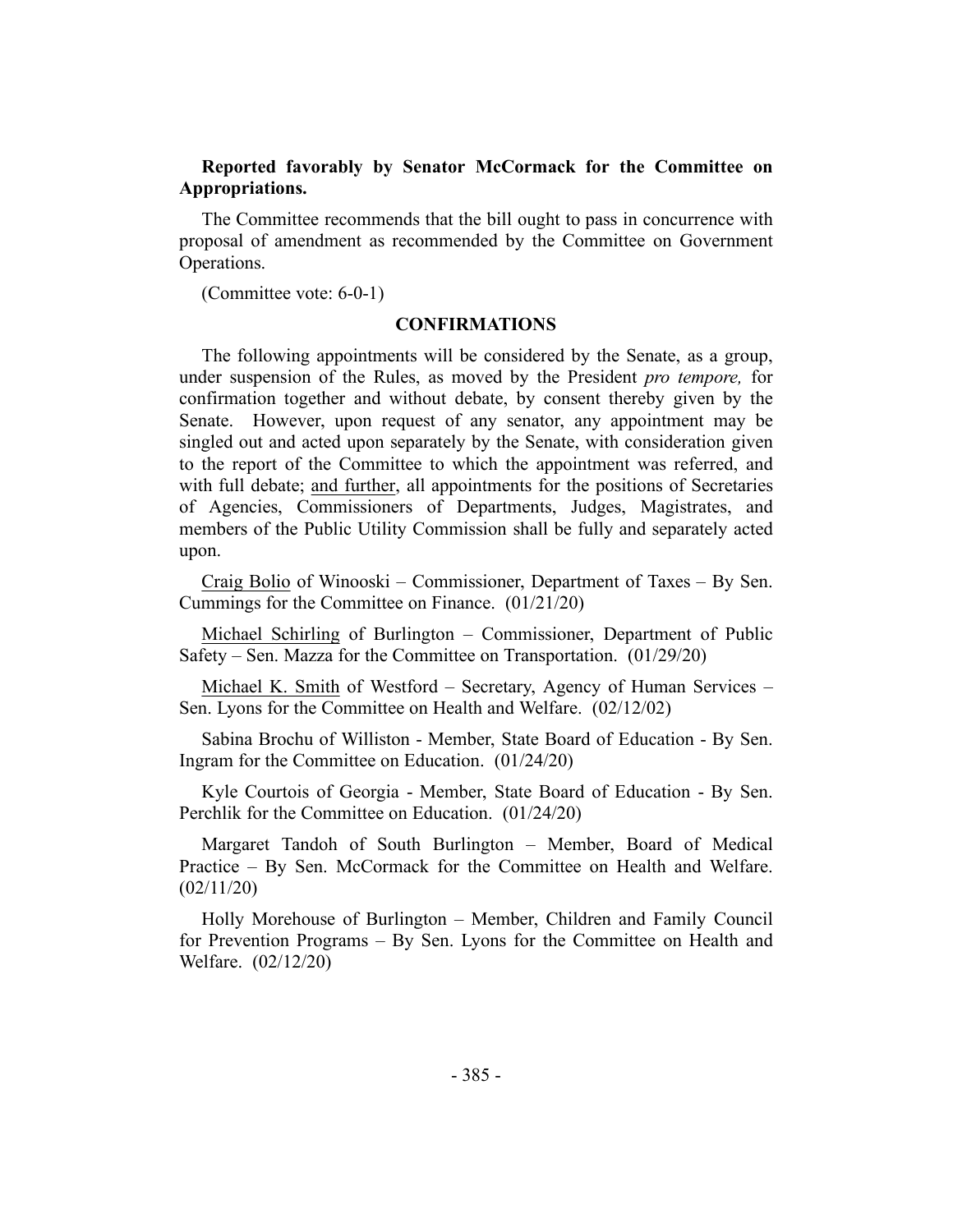Susan Hayward of Middlesex – Member, Capitol Complex Commission – By Sen. Benning for the Committee on Institutions. (02/14/20)

Heather Shouldice – Member, Capitol Complex Commission – By Sen. Benning for the Committee on Institutions. (02/14/20)

#### **PUBLIC HEARINGS**

**February 18, 2020** - **5:00 p.m. - 7:00 p.m.** - House Chamber - Re: H. 610 Firearms and Domestic Violence - House Committee on Judiciary.

**March 11, 2020** - **4:00 p.m. - 6:00 p.m.** - Room 11 - Re: Pupil weighting study - Senate Committee on Education.

## **NOTICE OF JOINT ASSEMBLY**

**Thursday, February 20, 2020 - 10:30 A.M.** - Election of two (2) trustees for the Vermont State Colleges Corporation.

Candidates for the positions of trustee must notify the Secretary of State **in writing** not later than Thursday, February 13, 2020, by 5:00 P.M. pursuant to the provisions of 2 V.S.A. §12(b). Otherwise their names will not appear on the ballots for these positions.

The following rules shall apply to the conduct of these elections:

First: All nominations for these offices will be presented in alphabetical order prior to voting.

Second: There will be only one nominating speech of not more than three (3) minutes and not more than two seconding speeches of not more than one (1) minute each for each nominee.

## **FOR INFORMATION ONLY**

#### **CROSSOVER DATES**

The Joint Rules Committee established the following Crossover deadlines:

(1) All **Senate/House** bills must be reported out of the last committee of reference (including the Committees on Appropriations and Finance/Ways and Means, except as provided below in (2) and the exceptions listed below) on or before **Friday, March 13, 2020**, and filed with the Secretary/Clerk so they may be placed on the Calendar for Notice the next legislative day – Committee bills must be voted out of Committee by Friday March 13, 2020.